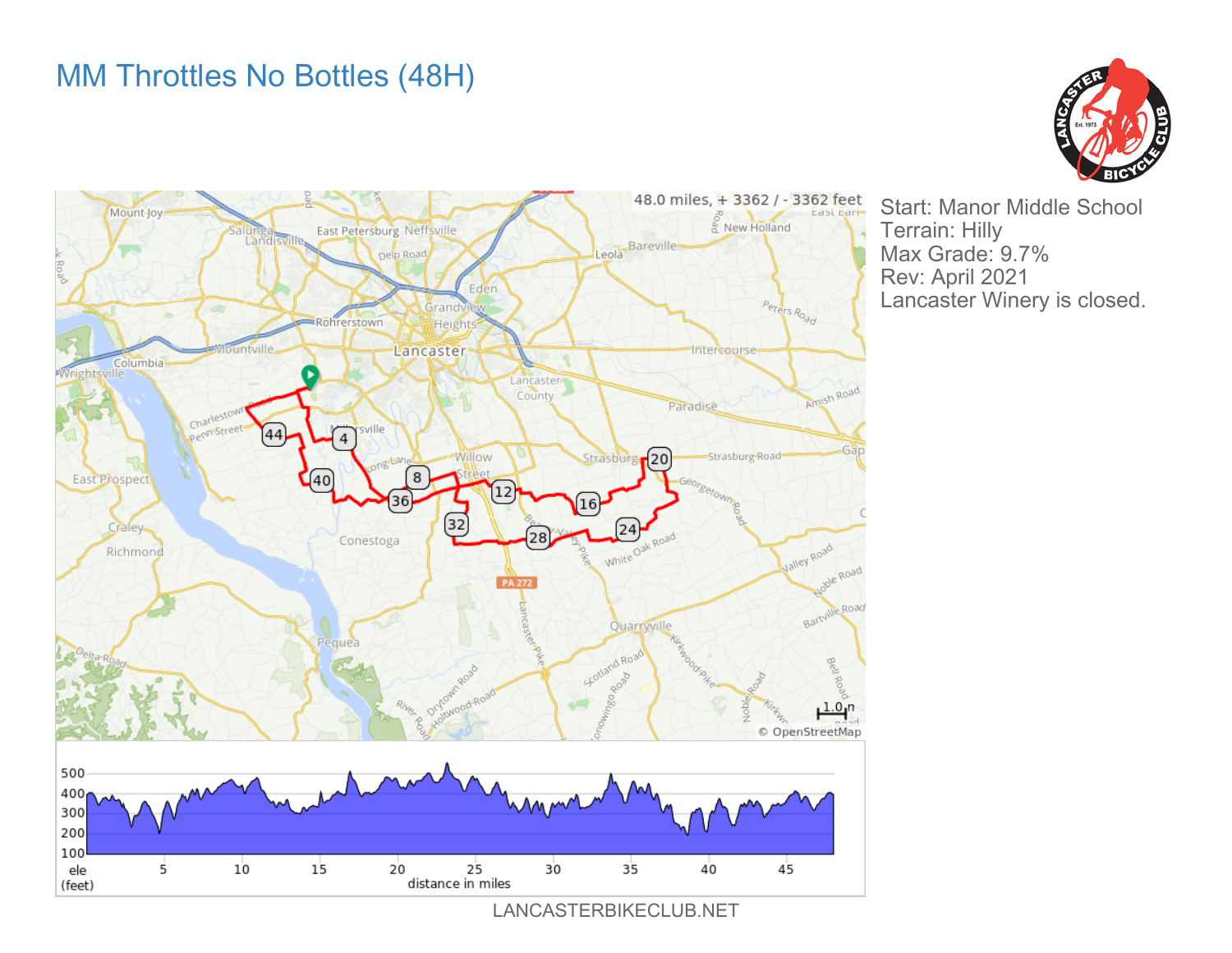## MM Throttles No Bottles (48H)

| <b>Dist</b> | <b>Note</b>                  |
|-------------|------------------------------|
| 0.0         | Start of route               |
| 0.1         | L onto Charlestown Rd        |
| 0.6         | Continue onto Donerville Rd  |
| 1.2         | L onto PA-999 E              |
| 1.4         | R onto Donerville Rd         |
| 2.7         | L onto Letort Rd             |
| 3.4         | R onto Sun Ln                |
| 3.6         | L onto Walnut Hill Rd        |
| 4.0         | R onto S Duke St             |
| 4.5         | <b>Becomes Slackwater Rd</b> |
| 4.7         | Becomes Stehman Rd           |
| 6.6         | L onto Stoney Ln/Stony Ln    |
| 8.2         | R onto PA-324 S              |
| 8.3         | Slight R onto Lynndale Rd    |
| 8.4         | Becomes Sprecher Rd          |
| 9.4         | R onto Millwood Rd           |
|             |                              |

9.4 miles. +725/-660 feet \_\_\_\_\_\_\_\_\_\_\_\_\_\_\_\_\_\_\_\_\_\_\_\_\_\_\_\_\_\_\_\_\_

| Type | <b>Dist</b> | <b>Note</b>                                  |
|------|-------------|----------------------------------------------|
|      | 19.2        | R onto PA-741 E CAUTION-<br><b>RR Tracks</b> |
|      | 19.9        | R onto Paradise Ln/T-484                     |
|      | 20.8        | Straight TSO Paradise Ln                     |
|      | 21.1        | Slight L onto Iva Rd                         |
|      | 21.5        | R onto Summit Hill Dr                        |
|      | 21 7        | R onto Girvin Rd/T465                        |
|      | 22.6        | Slight L onto Sides Mill Rd                  |
|      | 22.8        | R onto Lantz Rd                              |
|      | 23.2        | <b>Straight onto Weaver Rd</b>               |
|      | 24 2        | Stay L onto Winter Hill Rd                   |
|      | 24.8        | R onto Stively Rd/T467                       |
|      | 25.7        | R onto Sandstone Rd/T722                     |
|      | 26.1        | L onto Bunker Hill Rd                        |
|      | 26.7        | Continue onto Krantz Mill Rd                 |
|      | 27.7        | R onto Refton Rd/T498                        |

| <b>Type</b> | Dist | Note                                |
|-------------|------|-------------------------------------|
|             | 10.0 | L onto W Penn Grant Rd              |
|             | 11.0 | R onto Silver Ln                    |
|             | 11.6 | Slight L onto Fieldcrest Dr         |
|             | 12.6 | R onto US-222 S                     |
|             | 12.7 | L onto Lime Valley Rd               |
|             | 13.1 | R to stay on Lime Valley Rd         |
|             | 13.4 | L to stay on Lime Valley Rd         |
|             | 14.5 | R onto Bachman Rd                   |
|             | 15.3 | L onto Deiter Rd                    |
|             | 16.4 | Straight- becomes Bunker<br>Hill Rd |
|             | 17.2 | Becomes Shaub Rd                    |
|             | 17.5 | R onto May Post Office Rd           |
|             | 17.7 | L onto Little Beaver Rd             |
|             | 18.6 | Continue onto Bishop Rd             |

## 9.1 miles. +463/-497 feet

<u>. . . . . . . .</u>

| <b>Type</b> | <b>Dist</b> | Note                                                                                                                                                                                   |
|-------------|-------------|----------------------------------------------------------------------------------------------------------------------------------------------------------------------------------------|
|             | 28 1        | L onto Smithville Rd                                                                                                                                                                   |
|             | 29.0        | Slight R onto Byerland<br>Church Rd                                                                                                                                                    |
|             | 29.4        | <b>CAUTION - Dismount!</b><br>Continue across 272 onto<br><b>Byerland Church Rd</b><br>Change in traffic pattern. New<br>highway divider. Can't easily cross<br>at Byerland Church Rd. |
|             | 31.3        | R onto N Mount Hope School<br><b>Rd/T492</b>                                                                                                                                           |
|             | 31.9        | Slight L onto Rawlinsville Rd                                                                                                                                                          |
|             | 329         | L onto Baumgardner Rd                                                                                                                                                                  |
|             | 33.4        | R onto Millwood Rd                                                                                                                                                                     |
|             | 33.9        | L onto W Penn Grant Rd                                                                                                                                                                 |
|             | 35.9        | Continue onto Tanyard Rd                                                                                                                                                               |
|             | 36.5        | R onto Kendig Rd                                                                                                                                                                       |
|             | 36.7        | L onto Stoney Ln/Stony Ln                                                                                                                                                              |
|             | 37.8        | R onto Stone Hill Rd                                                                                                                                                                   |

10.1 miles. +816/-902 feet

9.1 miles. +440/-592 feet

LANCASTERBIKECLUB.NET

 $\mathbf{H}_{\mathrm{max}}$  $\mathbf{1}$  .